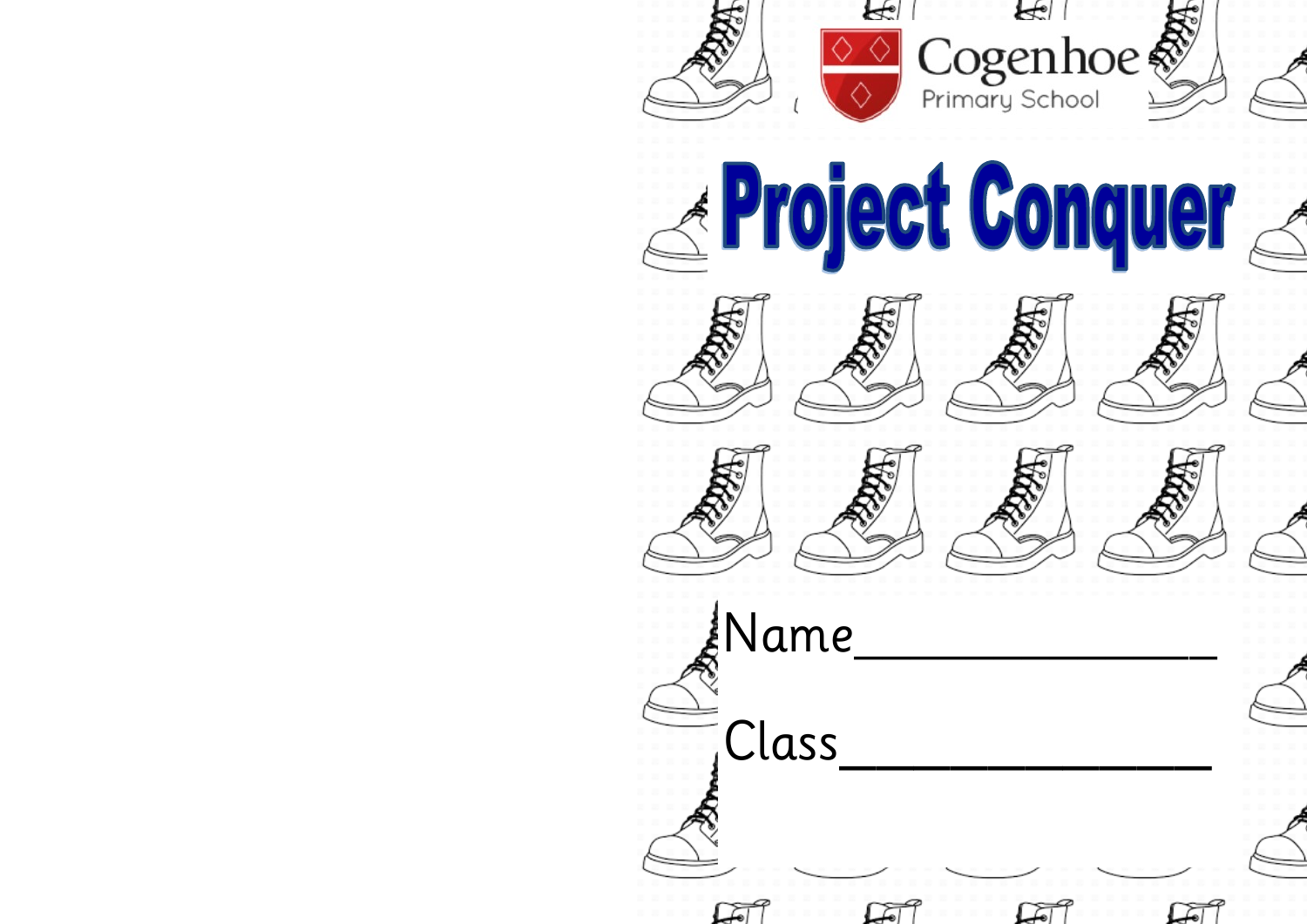## **Project Conquer**

In the 2019-2020 academic year, teachers, parents, Governors and pupils at Cogenhoe Primary all worked together to design and develop 100 non-academic skills, attributes and activities that all pupils will achieve by the time they leave in Year 6. Each year group will have 15 steps to achieve and these will be interwoven and celebrated alongside our whole school curriculum.

We understand that our pupils sometimes lack confidence, resilience and the understanding of certain skills which really will help to prepare them for the wider world. Our steps in each year group will help and give children the opportunity to work independently and in partnership with their parents and teachers to become well-rounded, informed and confident citizens, ready to contribute positively to the world around them.

Some of the steps are purely and simply just for fun! They are things that we are all guilty of taking for granted at times and we must still place importance on them and acknowledge them in this world and in our lives.

All of our pupils will be able to clearly demonstrate each step at least three times before a skill can be completed.

This is your special booklet to record your achievements. When you have achieved a step, show your evidence to your teacher so they can sign off the step.

## **Year 2**

- 1. Tie my shoe laces
- 2. Ride a bike without stabilisers
- 3. Use scissors
- 4. Make a hot drink with an adult
- 5. Climb a tree (with adult supervision)
- 6. Make a phone call
- 7. Write a shopping list and buy some items
- 8. Plan and have a picnic
- 9. Walk or run a mile
- 10. Cross the road safely
- 11. Help with the washing up/dishwasher
- 12. Share a traditional board game with a friend or adult
- 13. Visit and take a book out of your local library
- 14. Become an Eco Warrior at home and at school (turning lights off when you leave a room, turning the water tap off when you are brushing your teeth etc)
- 15. Visit a museum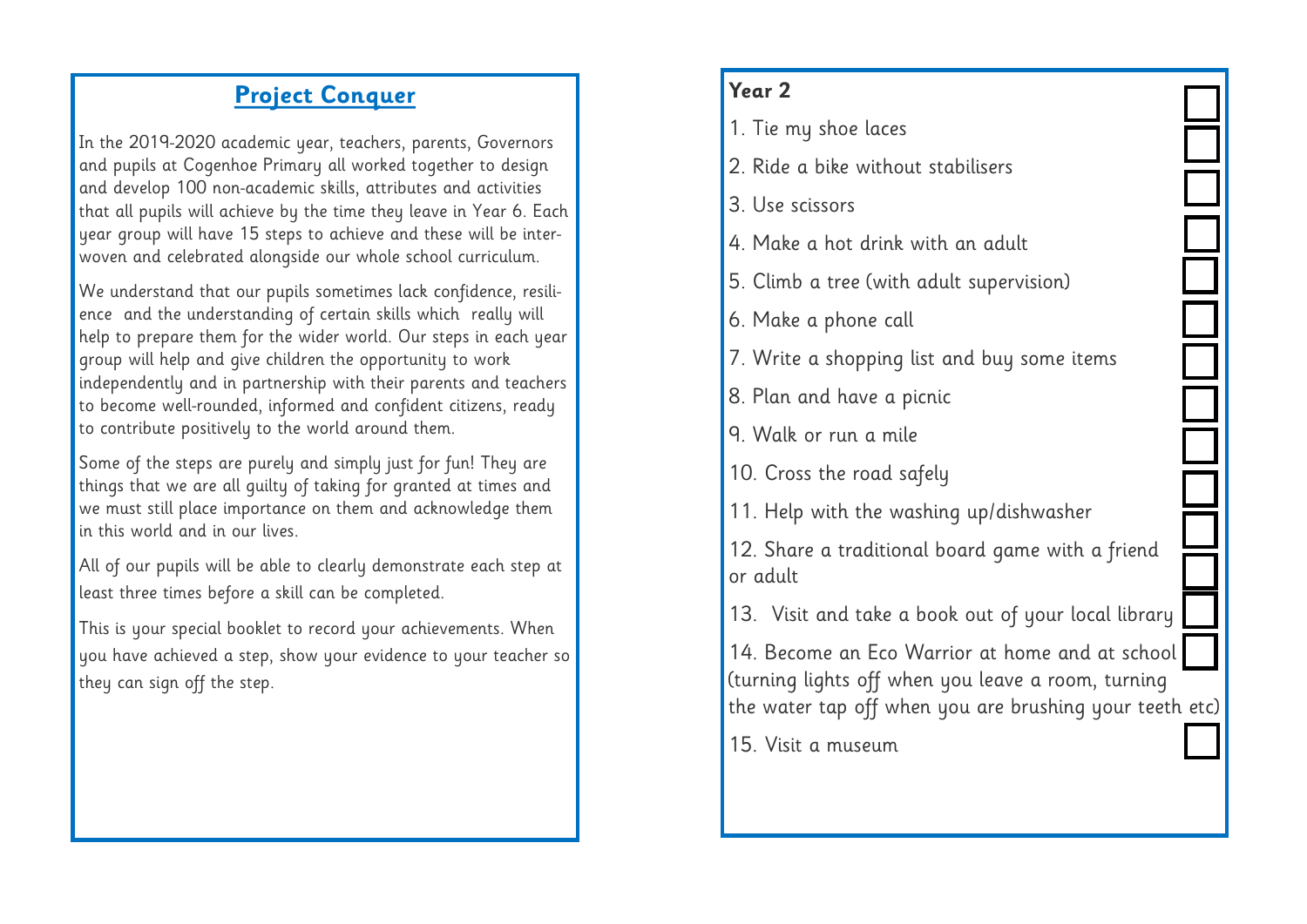## **Year 1** 1. Make my bed 2. Have a technology free day 3. Know and write my own address and full name 4. Visit a farm and feed an animal 5. Apply sun cream when needed 6. Sing and dance in the rain 7. Make a sandwich 8. Play eye spy 9. Brush and style own hair 10. Have a night away from home with family or friends 11. Say hello in three languages 12. Go star gazing 13. Blow my nose with a tissue and put it in the bin 14. Hold the door open for somebody 15. Try a new food **Tick the box with your teacher when you achieve a step.**